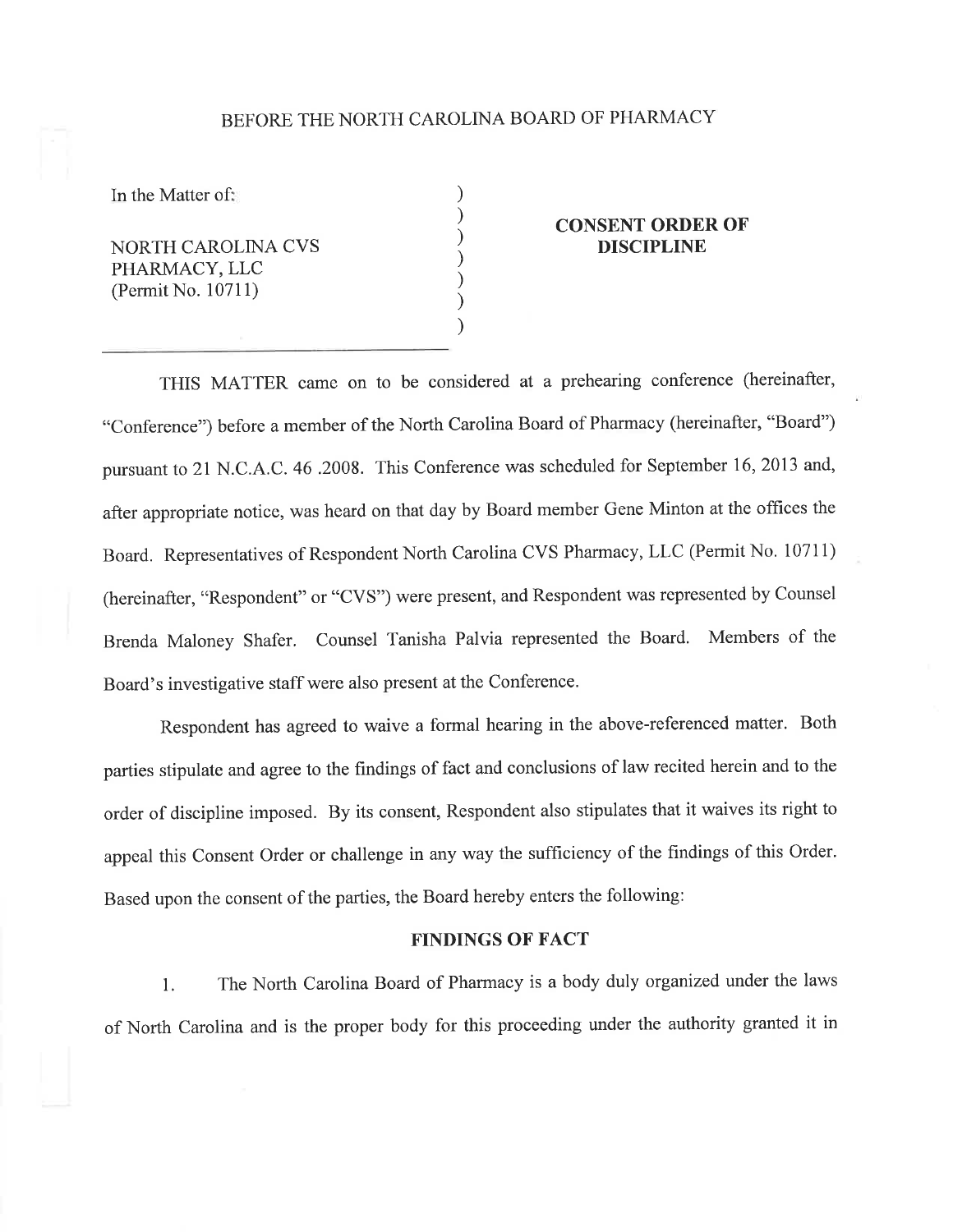Chapter 90 of the General Statutes of North Carolina, and the rules and regulations promulgated thereunder.

2. Respondent is, and was at all relevant times referred to herein, a pharmacy located at 5680 NC 42 Highway West, Garner, North Carolina 27529, and permitted by permit number 10711. Respondent is and was, at all relevant times referenced to herein, subject to the rules and regulations of the North Carolina Board of Pharmacy and the laws of the State of North Carolina.

3. On three occasions on January 12, 2011 and January 13, 2011, Respondent's pharmacists unlawfully and negligently refilled a patient's prescription for Alprazolam 2 mg (a Schedule IV controlled substance) sooner than permitted by the prescription and in significant excess of normal therapeutic use. More specifically, Respondent refilled the prescription on January 12, 2011, ten days sooner than permitted by the prescription. Respondent then refilled the prescription again twice on the following day.

4. On February 1, 2011, Board investigators performed an inspection of the pharmacy and found the following violations by Respondent: (1) the pharmacy, the compounding room, the equipment, and the utensils were kept in an unsanitary and disorganized condition that posed a threat to the public health, safety, and welfare; and (2) a compounding log that did not have all of the information required by law was maintained.

5. When the pharmacy was reinspected on December 20,2012, Board investigators found that Respondent was still keeping the compounding room, equipment, and utensils in an unsanitary and disorganized condition that posed a threat to the public health, safety, and welfare.

6. Respondent has previously received a letter of caution in 2004 and a letter of reprimand in 2002 regarding dispensing error cases. In 2008, Respondent received a consent

2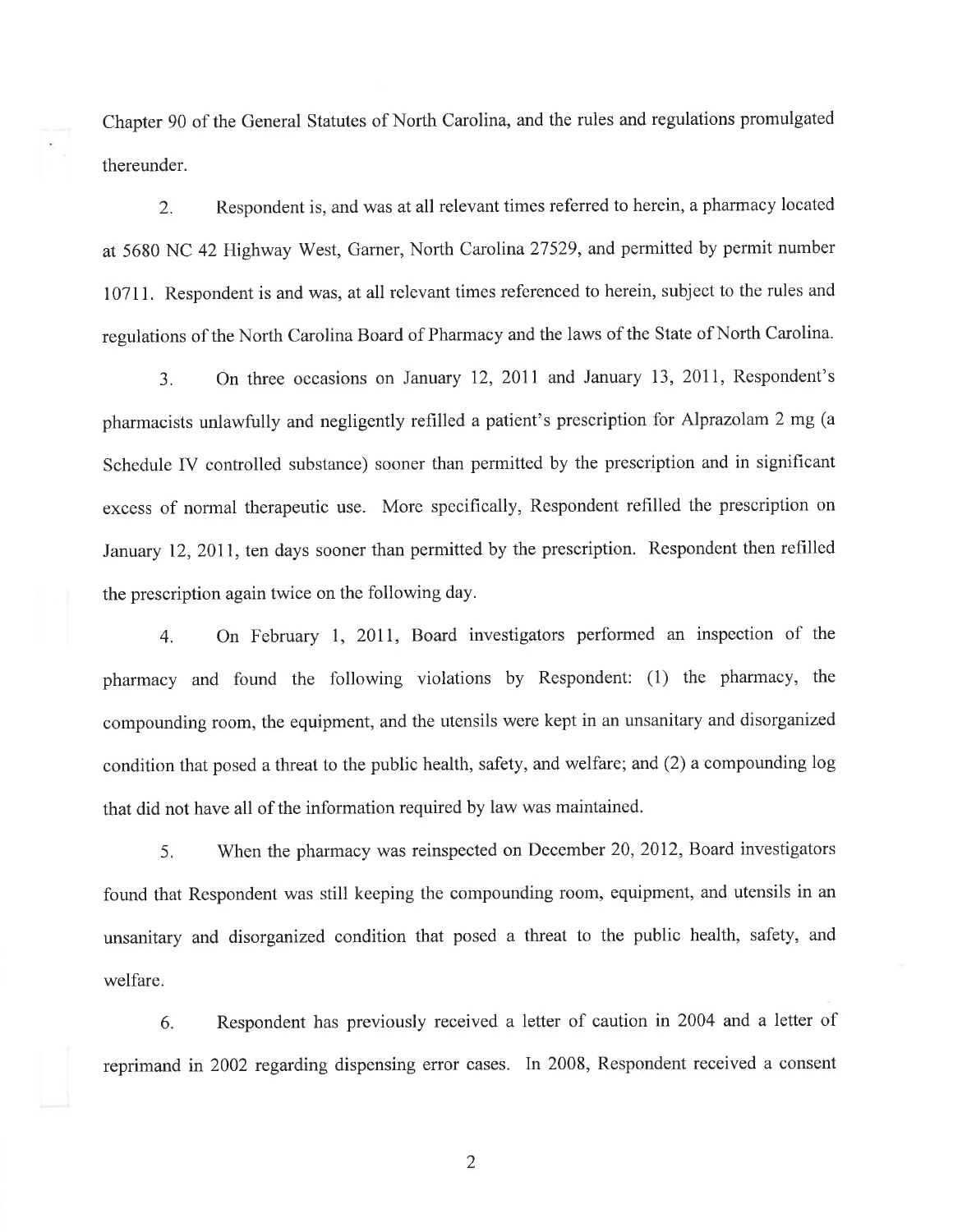order with a one-day suspension stayed for one year for operating with a higher-than-permitted ratio of technicians to pharmacists.

## CONCLUSIONS OF LAW

1. All parties are properly before the Board, and the Board has jurisdiction over Respondent and the subject matter of this proceeding.

2. Respondent's conduct, as set out in the findings of fact above, constitutes grounds for discipline pursuant to N.C. Gen. Stat. \$ 90-85.38(b) because Respondent's acts were in violation of N.C. Gen. Stat. \$\$ 90-S5.40(b) and (Ð, 90-106, 90-108, 106-122, 106-134, and 106-t34.1;21 N.C.A.C. 46 .1601(a),46.1801(a), 46 .1802,46 .1804,46 .1810(4), (6), and (7), 46 .2501, 46 .2502(a); and 21 U.S.C. §§ 331, 829, and 842.

2. Respondent admits that the conduct in this matter constitutes sufficient grounds for disciplinary action on its permit under N.C. Gen. Stat. \$ 90-85.38.

Based upon the foregoing and with the consent of the parties, IT IS THEREFORE OREDERED THAT:

The permit of Respondent North Carolina CVS Pharmacy, LLC to operate a pharmacy, Permit No. 10711, is hereby SUSPENDED for a period of THREE (3) DAYS. The suspension is stayed for a period of ONE (1) YEAR from the date that this Order is accepted by the Board, upon the following conditions:

L Respondent shall violate no laws governing the practice of pharmacy of the distribution of drugs;

2. Respondent shall violate no rules or regulations of the Board;

J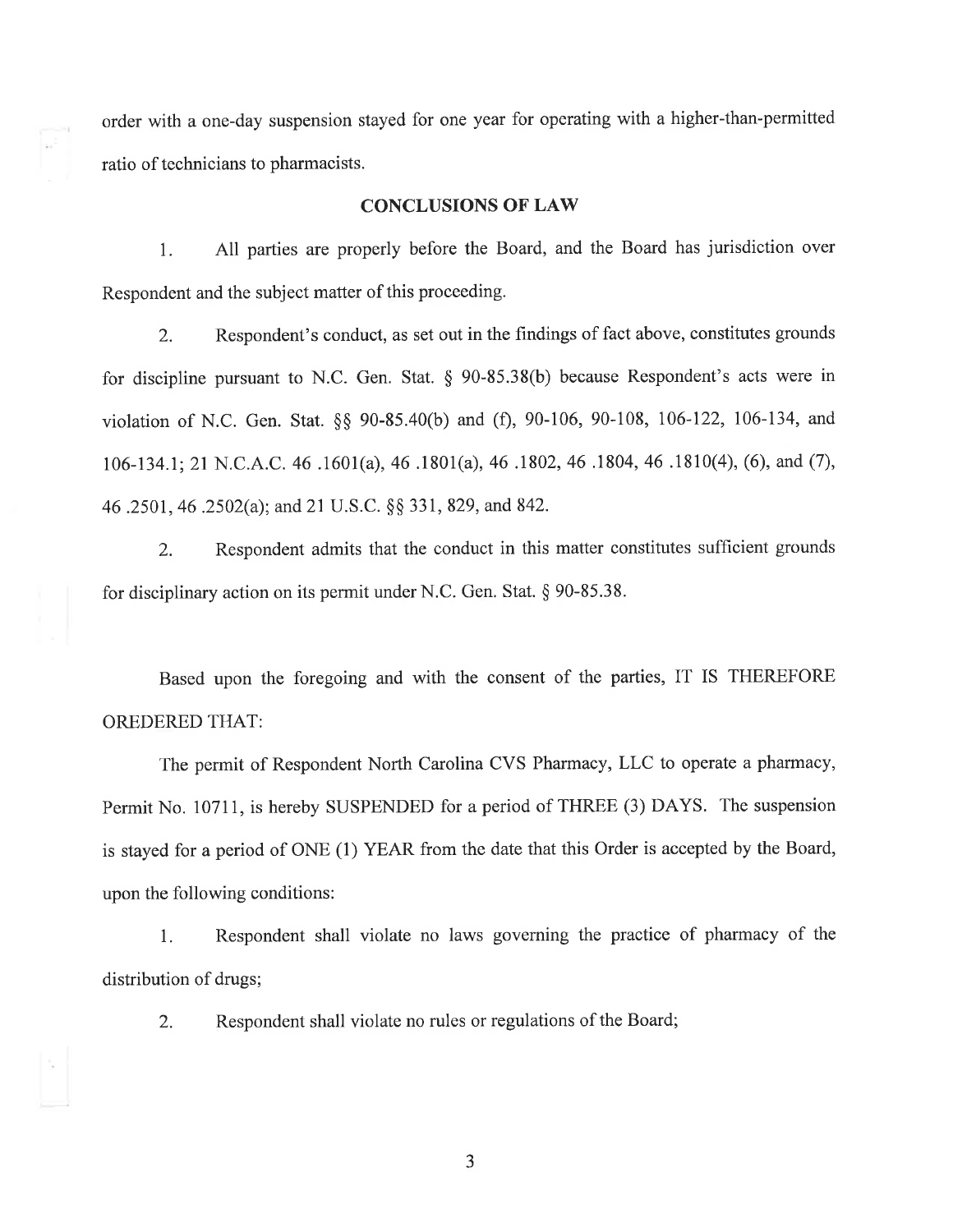Respondent shall cooperate with the Board, its attorneys, investigators, and other  $3.$ representatives in any investigation and comply with the provisions of this Consent Order;

If Respondent fails to comply with any terms or conditions of the Consent Order, Respondent may be subject to additional disciplinary action by the Board.

This the  $19^{\text{th}}$  day of  $\mu_0$  the 2013.

## NORTH CAROLINA BOARD OF PHARMACY

By: Campbell, IV Jack W Executive Director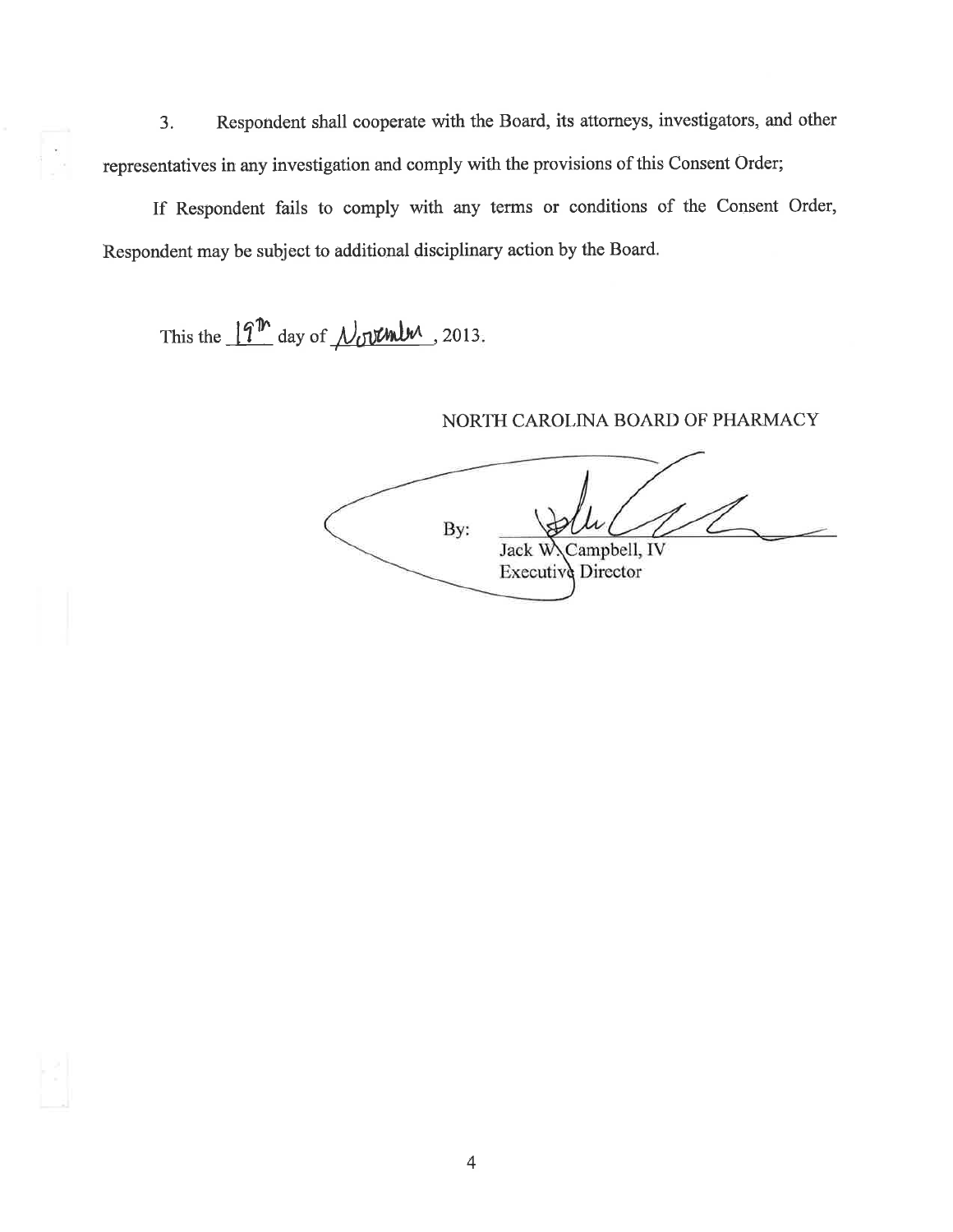North Carolina CVS Pharmacy, LLC, the holder of permit number 10711, has full knowledge that it has the right to a formal hearing, at which it would have the right to be represented at its expense by counsel, in this matter. The undersigned freely, knowingly and voluntarily waives such right by entering into this Consent Order.

The undersigned understands and agrees that by entering into this Consent Order, it certifies that it has read the foregoing Consent Order and that it voluntarily consents to the terms and conditions set forth therein and relinquishes any right to judicial review of Board actions which may be taken concerning this matter.

The undersigned further understands that should it violate the terms and conditions of this Consent Order, the Board may take additional disciplinary action.

The undersigned understands and agrees that this Consent Order will not become effective unless and until approved by the Board.

The undersigned understands that it has the right to have counsel of its choice review and advise it with respect to its rights and this Consent Order, and represents that it enters this Consent Order after consultation with its counsel or after knowingly and voluntarily choosing not to consult with counsel. The undersigned certifies that its agent executing this Final Consent Order is duly authorized to accept the Final Consent Order on behalf of North Carolina CVS Pharmacy, LLC, and to bind the permit holder.

ACCEPTED AND CONSENTED TO BY:

North Carolina CVS Pharmacy, LLC (Permit No. 10711)

 $\frac{1}{2}$  Date 10-28-13

**NORTH CAROLINA** Johnston COUNTY

I, the undersigned Notary Public of the County and State aforesaid, do hereby certify that the following person(s) personally appeared before me this day, and each acknowledged the due execution of the foregoing document: *Erica A. Pierce* 

Date: Oct. 28, 2013 **Notary Public ERICKA TOWNES** NOTARY PUBLIC My commission expires:  $Nvt \cdot 05, 2013$ Wake County, North Carolina My Commission Expires November 5, 2013